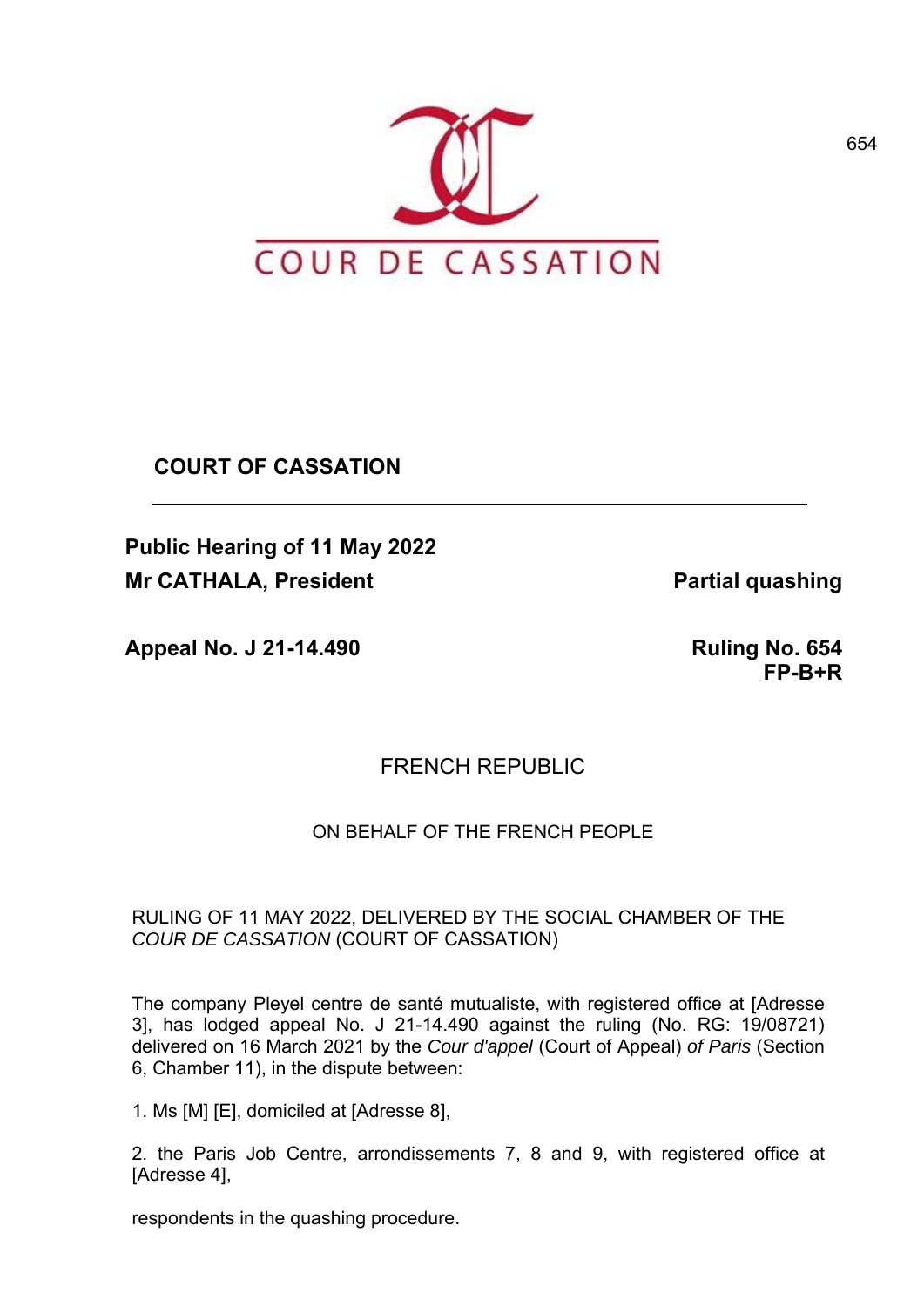## **Parties intervening voluntarily:**

1. Mouvement des entreprises de France (MEDEF) [National confederation of French employers], with registered office at [Adresse 7],

2. Confédération française démocratique du travail (CFDT) [French Democratic Confederation of Labour], with registered office at [Adresse 6],

3. Syndicat des avocats de France (SAF) [French Union of Lawyers], with registered office at [Adresse 5],

4. Confédération générale du travail-Force ouvrière (CGTIFO) [General Confederation of Labour], with registered office at [Adresse 1],

5. Syndicat d'Avocats d'entreprise en droit social (Avosial) [Union of Corporate Lawyers specialized in labour law], with registered office at [Adresse 2].

In support of her appeal, the applicant relies on the two grounds of quashing attached to the present ruling.

The case file was sent to the Prosecutor-General.

On the report of Mr Barincou, Judge, and Ms Prache, Judge Referee, assisted by Ms Safatian, Judge Auditor of the Documentation, Studies and Report service, the observations of SCP Fabiani, Luc-Thaler et Pinatel, lawyer of the company Pleyel centre de santé mutualiste, SCP Thouvenin, Coudray and Grévy, lawyer of Ms [E] and CFDT, SCP Gatineau, Fattaccini and Rebeyrol, lawyer of MEDEF, SCP Zribi and Texier, lawyer of Syndicat des avocats de France (SAF), Me Haas, lawyer of CGT-FO, Me Ridoux, lawyer of Avosial, the pleadings of Me Pinatel for the company Pleyel centre de santé mutualiste, Me Grévy for Ms [E] and the CFDT, Me Grévy substituting Me Haas for the CGT-FO, Me Rebeyrol for the MEDEF, Me Zribi for the SAF and Me Ridoux for Avosial, and the advisory opinion of Ms Berriat, First Advocate-General, after discussions in the public hearing of 31 March 32022, attended by Mr Cathala, President, Mr Barincou, Co-reporting Judge, Ms Prache, Co-reporting Judge Referee, Mr Huglo, Elder Judge, Ms Farthouat-Danon, Mr Schamber, Ms Mariette, Mr Rinuy, Pion, Ms Van Ruymbeke, Mr Pietton, Ms Cavrois, Ms Monge, Ms Ott, Judges, Ms Ala, Ms Chamley-Coulet, Ms Valéry, Judge Referees, Ms Berriat, First Advocate-General, and Ms Piquot, chamber registrar,

the Social Chamber of the *Cour de cassation* (Court of cassation), comprising, pursuant to Articles R. 421-4-1 and R. 431-5 of the Judicial Code, the abovementioned President and Judges, having deliberated in accordance with the law, has delivered the present ruling.

#### **Examination of its own motion of the admissibility of voluntary interventions, after notice given to the parties pursuant to Article 1015 of the Civil Procedure Code**

1. According to Articles 327 and 330 of the Civil Procedure Code, voluntary interventions are only admissible before the *Cour de cassation* (Court of cassation)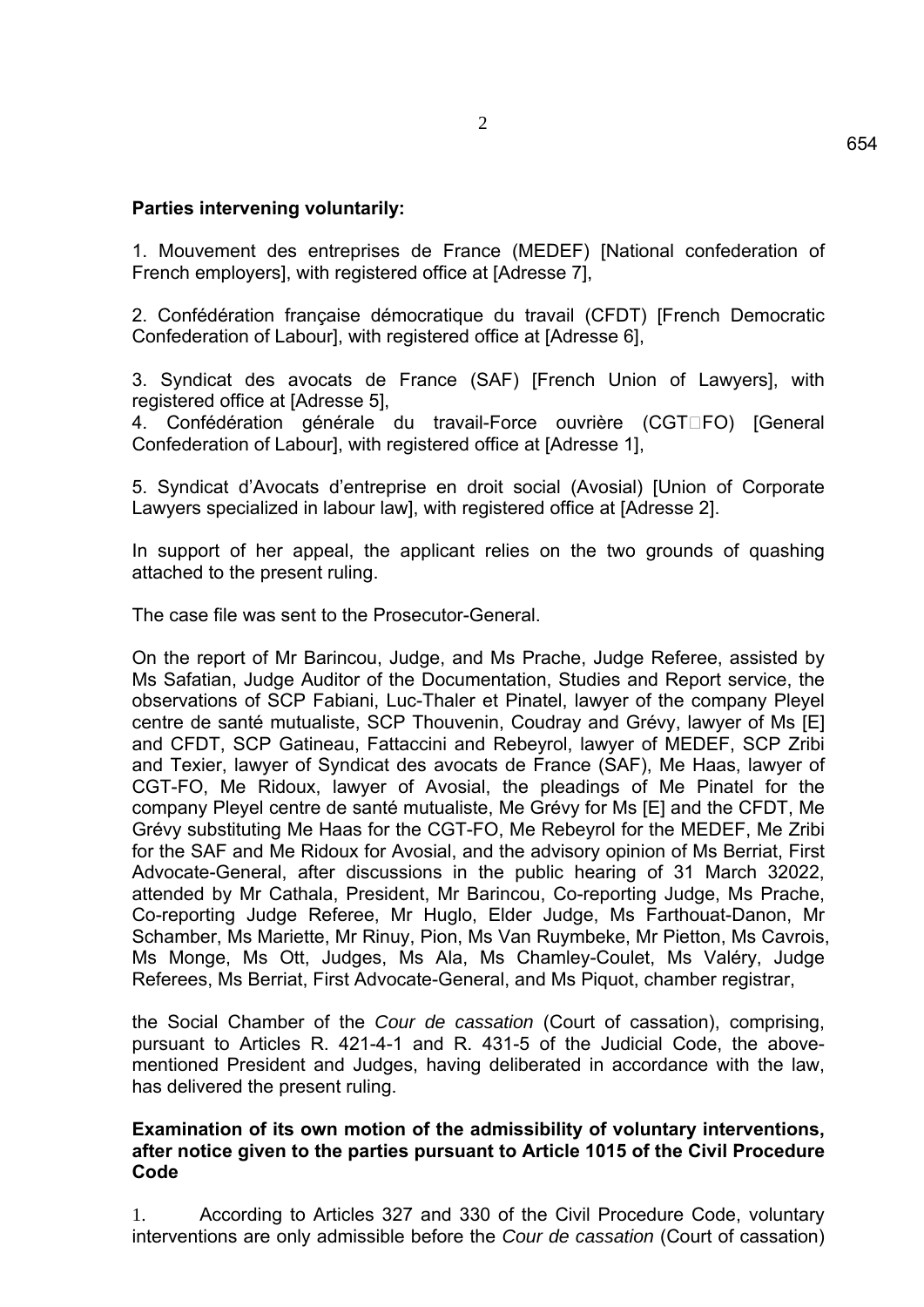if they are made incidentally in support of a party's claims and are admissible only if the author has an interest in supporting said party for the preservation of their rights.

2. Since Syndicat des avocats de France (SAF) and Syndicat d'Avocats d'entreprise en droit social (Avosial) do not justify such an interest in this dispute, their voluntary interventions are not admissible.

3. Confédération française démocratique du travail (CFDT), Mouvement des Entreprises de France (MEDEF) and Confédération générale du travail-Force ouvrière (CGT-FO) are acknowledged for their voluntary intervention.

## **Facts and procedure**

4. According to the ruling under appeal (Paris, 16 March 2021), Ms [E] was hired as coordinator by the company Pleyel centre de santé mutualiste from 2 September 2013. She received an average gross salary of 4,403.75 euros.

5. By letter of 12 September 2017, the employee was called to an interview prior to dismissal on economic grounds. She signed the redundancy support agreement on 4 October 2017 and, by letter of 6 October 2017, her employer notified her of termination of her employment contract on economic grounds from 13 October 2017.

6. In objection to said termination, the employee brought an action before the labour tribunal.

7.

### **Reviewing pleas**

### *On the first plea, attached hereto*

7. Pursuant to Article 1014, paragraph 2 of the Civil Procedure Code, there is no need to rule by a specially reasoned decision on this plea, which is clearly not of a nature to the quashing.

#### *But on the second plea*

#### *Statement of plea*

8. The employer complains that the ruling ordered him to pay the employee the sum of EUR 32,000 in compensation for dismissal without actual and serious basis, when:

"1. the law, which is the expression of the general will, is the same for all, whether it protects or punishes; the Court of Appeal, which rejected the application of the scale provided for in Article L. 1235-3 of the Labour Code on the ground that it had been declared in conformity with Article 10 of ILO Convention No. 158 by two advisory opinions of the Plenary Assembly of the *Cour de cassation* (Court of cassation), dated 17 July 2019, would not apply because of the particular circumstances of the case and may therefore be dismissed in the particular case of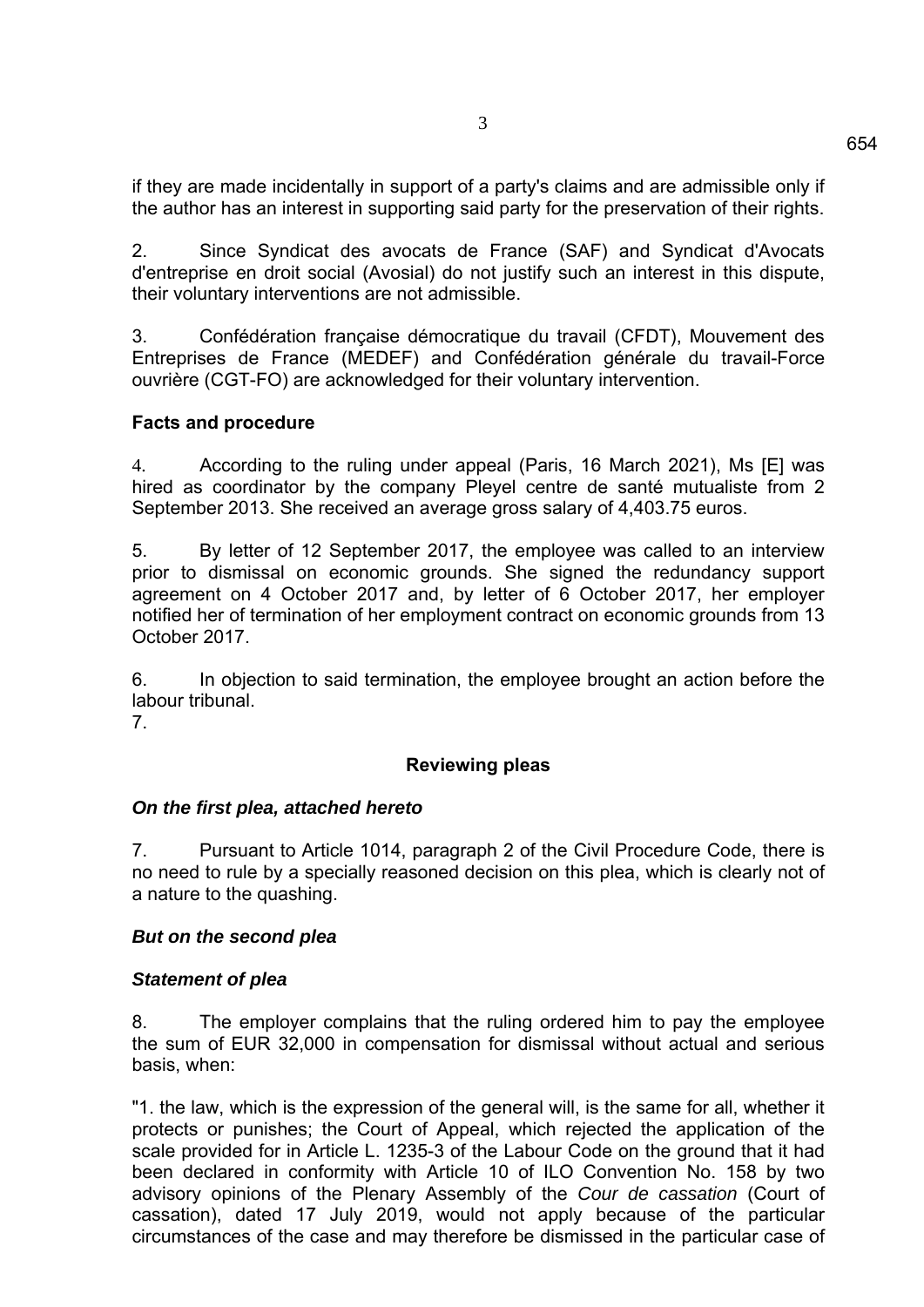the employee, has acted in breach of the constitutional principles of legal certainty and equality before the law, together with Articles 6 of the Declaration of Human and Citizen Rights, 10 of ILO Convention No. 158 and L. 1235-3 of the Labour Code.

2. by not applying the scale provided for in Article L. 1235-3 of the Labour Code when the employee did not fall under any of the exceptions provided for in that text that enabled the non-application thereof, the *Cour d'appel*, which refused to apply the law, failed in its duty in the light of Article 12 of the Civil Procedure Code and Article L. 1235-3 of the Labour Code."

#### *Court's reponse*

Having regard to Article 6 of the 1789 Declaration of Human and Citizen Rights, Articles L. 1235-3, L. 1235-3-1 and L. 1235-4 of the Labour Code, in their wording resulting from the Executive Order No. 2017-1387 of 22 September 2017, and Article 10 of International Labour Convention No. 158 concerning the termination of the employment relationship by the employer:

9. Article 6 of the 1789 Declaration of Human and Citizen Rights states that the law must be the same for all, whether it protects or punishes.

10. Pursuant to Article L. 1235-3 of the Labour Code, if the dismissal of an employee occurs for a cause which is not real and serious, the court grants the employee compensation at the employer's expense, the amount of which is between the minimum and maximum amounts set in said text. In determining the amount of the compensation, the Judge may take into account, where appropriate, the severance payments made on the occasion of the termination, with the exception of the severance payment referred to in Article L. 1234-9. This allowance may be accumulated, where appropriate, with the allowances provided for in Articles L. 1235-12, L. 1235-13 and L. 1235-15, within the maximum amounts provided for in the same Article.

11. According to Article 10 of Convention No. 158 of the International Labour Organization (ILO), if the bodies referred to in Article 8 of this agreement conclude that the dismissal is unjustified, and if, in the light of national law and practice, they do not have the power or do not consider it possible in the circumstances to annul the dismissal and/or to order or propose reinstatement of the worker, they must have sufficient power to order the payment of adequate compensation or any other form of relief considered appropriate.

12. The provisions of Article 10 that create rights which individuals may avail themselves of against other individuals and which, having regard to the expressed intention of the parties and the general scheme of the agreement, as well as to its content and terms, are not intended solely to govern relations between States and do not require the intervention of any complementary act, are directly effective in domestic law (see also: Plenary Assembly, advisory opinion of the *Cour de cassation* (Court of cassation), 17 July 2019, Nos. 19-70.010 and 19-70.011).

Article of ILO Convention No. 158 states: "The provisions of this Convention shall, 1 in so far as they are not otherwise made effective by means of collective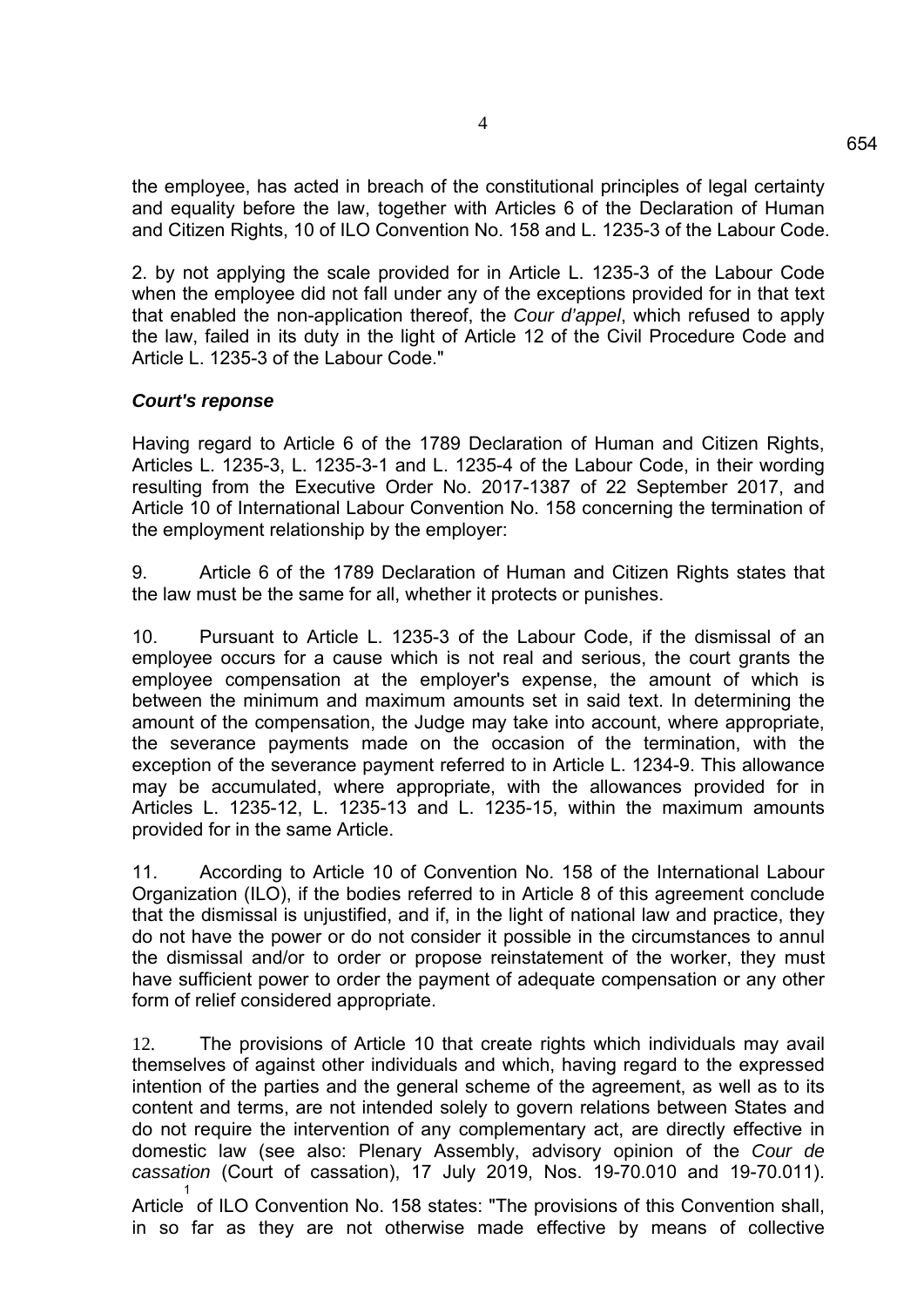agreements, arbitration awards or court decisions or in such other manner as may be consistent with national practice, be given effect by laws or regulations."

13. According to the decision of the Board of the International Labour Organization, having adopted in 1997 the report of the Committee appointed to examine a complaint lodged under Article 24 of the ILO Constitution by several trade union organisations alleging Venezuela's failure to comply with Convention No. 158, the term 'adequate' referred to in Article 10 of the Convention means that compensation for unjustified dismissal must, on the one hand, be sufficiently dissuasive to prevent unjustified dismissal and, on the other hand, allow for reasonable compensation for unjustified loss of employment.

14. In that regard, it should be noted that, under Article L. 1235-3-1 of the Labour Code, Article L. 1235-3 of that code is not applicable when the court finds that the dismissal is vitiated by one of the nullities provided for in paragraph two of this Article. In this case, where the employee does not request the continuation of the performance of his employment contract or his reinstatement is impossible, the Judge awards him compensation, at the employer's expense, which may not be less than the salaries of the last six months.

The nullities referred to in subparagraph one shall be those relating to:

1. The violation of a fundamental freedom;

2. Acts of psychological or sexual harassment under the conditions referred to in Articles L. 1152-3 and L. 1153-4;

3. Discriminatory dismissal under the conditions referred to in Articles L. 1132-4 and L. 1134-4;

4. Dismissal following legal proceedings concerning equality between women and men at the workplace under the conditions referred to in Article L. 1144-3, or a denunciation of crimes and serious offences;

5. Dismissal of a protected employee referred to in sections L. 2411-1 and L. 2412- 1 due to the exercise of his power of attorney;

6. Dismissal of an employee in breach of the protections referred to in Articles L. 1225-71 and L. 1226-13.According to well established case-law of the *Cour de cassation* (Court of cassation), freedom of association is recognised as a fundamental freedom pursuant to paragraph 6 of the Preamble to the Constitution of 27 October 1946 (Soc., 2 June 2010, appeal No. 08-43.277; Soc., 9 July 2014, Appeals Nos. 13-16.434, 13-16.805, Bull. 2014, V, No. 186), the right to strike protected by paragraph 7 of the same Preamble (Soc., 25 November 2015, appeal No. 14-20.527, Bull. 2015, V, No. 236), the right to health protection referred to in paragraph 11 of the same Preamble (Soc., 11 July 2012, Appeal No. 10-15.905, Bull. 2012, V, No. 218; Soc., 29 May 2013, Appeal No. 11-28.734, Bull. 2013, V, No. 136), to the principle of equal rights between men and women established in paragraph 3 of the same Preamble (Soc., 29 January 2020, appeal No. 18-21.862, published), to the right to judicial relief under Article 16 of the 1789 Declaration (Soc., 21 November 2018, appeal No. 17-11.122, published), to the freedom of expression, protected by Article 10 of the Agreement for the protection of human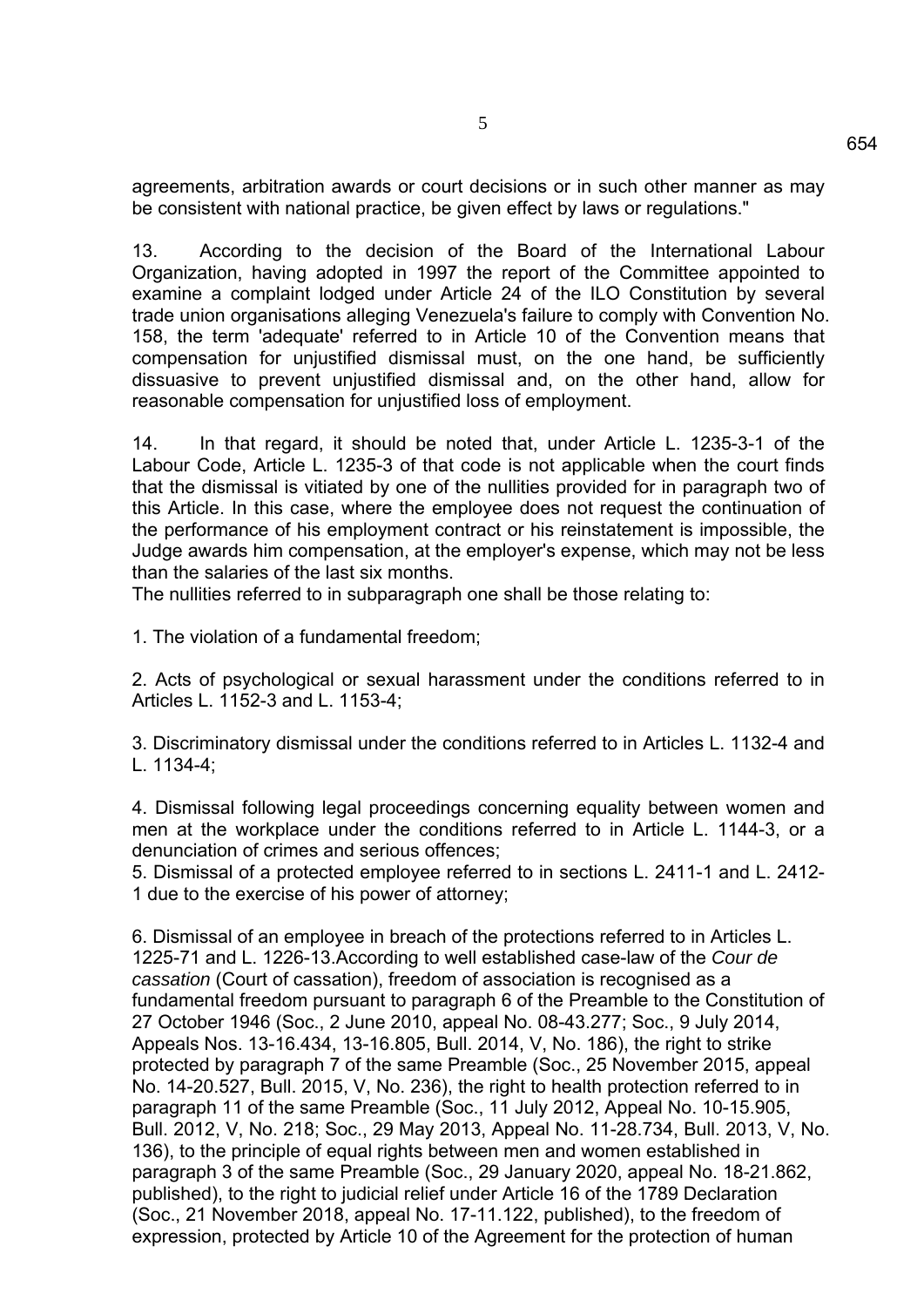rights and fundamental freedoms (Soc., 30 June 2016, appeal No. 15-10.557, Bull. 2016, V, No. 140; Soc., 19 January 2022, Appeal No. 20-10.057, published).

16. Pursuant to Article L. 1132-1 of the Labour Code, no employee may be discriminated against on grounds of origin, sex, morals, sexual orientation, gender identity, age, marital status or pregnancy, genetic characteristics, particular vulnerability resulting from his or her economic situation, apparent or known to the person responsible, his or her membership or non-membership, whether true or supposed, of an ethnic group, nation or alleged race, his or her political opinions, trade union or mutual activities, or the exercise of an elective office, his or her religious beliefs, physical appearance, family name, place of residence or bank address, or because of his or her state of health, loss of autonomy or disability, ability to speak a language other than French.

17. The protections referred to in Articles L. 1225-71 and L. 1226-13 of the Labour Code concern the protection of pregnancy and maternity, the taking of adoption leave, paternity leave, parental leave, sick leave for a child and the protection of victims of occupational accidents and diseases.

18. Moreover, according to Article L. 1235-4 of the Labour Code, in the case provided for in Article L. 1235-3 of the same Code, the court orders reimbursement by the employer offending the organisations concerned of all or part of the unemployment benefits paid to the dismissed employee from the day of her dismissal to the date of the ruling, within the limit of six months of unemployment benefits per employee concerned. Such reimbursement shall be ordered of its own motion where the bodies concerned did not intervene in the proceedings or did not disclose the amount of compensation paid.

19. It follows, on the one hand, that the provisions of Articles L. 1235-3 and L. 1235-3-1 of the Labour Code, which grant the employee, in the event of unjustified dismissal, compensation payable by the employer, the amount of which is between minimum and maximum amounts according to the monthly salary and length of service of the employee and which provide that, in the cases of null dismissals in the situations listed above, the scale thus established is not applicable, reasonably allow for compensation for unjustified loss of employment.

20. It follows, on the other hand, that the dissuasive nature of the sums charged to the employer is also ensured by the application, by the court, of its own motion, of the above-mentioned provisions of Article L. 1235-4 of the Labour Code.

21. Articles L. 1235-3, L. 1235-3-1 and L. 1235-4 of the Labour Code are thus such as to permit the payment of adequate compensation or relief considered appropriate as defined in Article 10 of ILO Convention No. 158.

22. It follows that Article L. 1235-3 of the Labour Code is consistent with Article 10 of the above-mentioned Convention.

23. To order the employer to pay more than the maximum amount provided for in Article L. 1235-3 of the Labour Code, the ruling states, first, that, for a length of service of less than 4 years, the provision provides for an unjustified redundancy